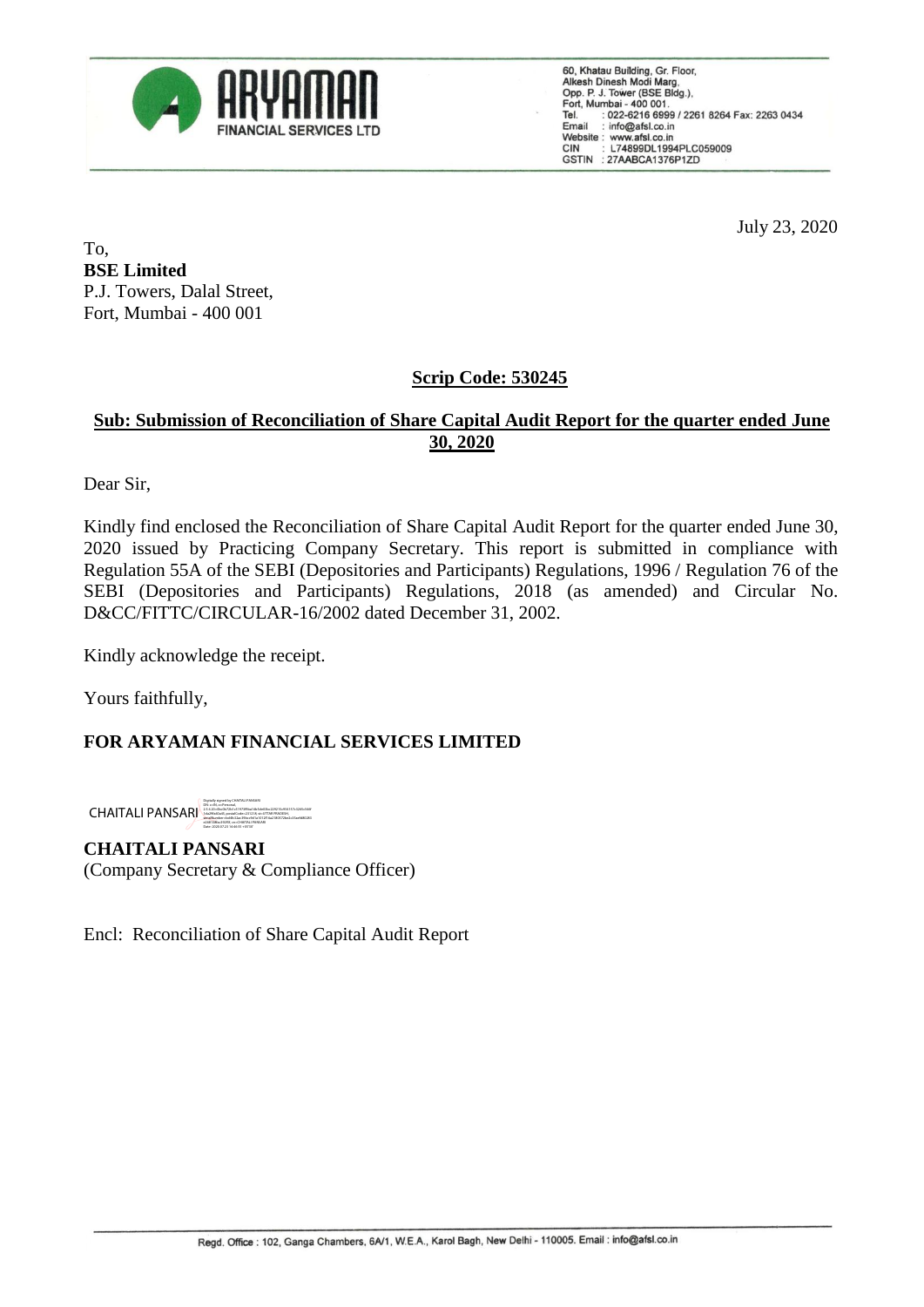# **JNG & co.**

## *Company Secretaries*

The Board of Directors, M/s. Aryaman Financial Services Limited Delhi.

### Sub: Reconciliation of Share Capital Audit Certificate in terms of Regulation 76 of SEBI (J)epositories & Participants) Regulations, 2018.

#### Dear Sir,

I have examined the Register of Members, beneficiary details furnished by the Depositories and other records / documents maintained by M/s. Aryaman Financial Services Limited (hereinafter referred to as "the Company") and M/s. Adroit Corporate Services Private Limited, the Registrar and Transfer Agent of the Company, for issuance of this certificate in accordance with circulars *CIR/MRD/DP/3012010* and *D&CCIFITTCICIR-1612002* dated September 06, 2010 and December 31, 2002 respectively issued by the Securities and Exchange Board of India read with Regulation 76 of SEBI (Depositories & Participants) Regulations, 2018 (as amended)

In my opinion and to the best of my information and according to the explanations given to me and based on such verification as considered necessary, I hereby certify below the Reconciliation of Share Capital Audit report for quarter ended  $30<sup>th</sup>$  June, 2020.

The report/certificate has been prepared On the basis of Data provided by RTA on best effort basis with a disclaimer of difficulties faced by RTA, both depositories and DPs in relation of processing of static data in case of Demat requests and related activities including matching of data between depositories, DP database syncing between the depositories, different file formats etc. resulting in delay in meeting the timelines by the RTAs in demat processing in certain cases, if any, and release due to these inconsistencies due to prevailing situation of COVID 19 pandemic and consequential lockdowns declared by each state Government.

On account of lockdown, it was not possible to physically verifY the data by us however, on the basis of the information and explanations provided to us and records received in the electronic mode provided by the company as well as Registrar for the purpose of our verification in accordance with the SEBI Cir. D&CC/FITTC/CIR-16/2002 dated December 31, 2002, we have verified the details and found it to be correct.

|                | For Quarter Ended                                                         | 30.06.2020                                                                                                   |                                     |  |  |  |  |
|----------------|---------------------------------------------------------------------------|--------------------------------------------------------------------------------------------------------------|-------------------------------------|--|--|--|--|
| $\overline{2}$ | ISIN                                                                      | INE032E01017                                                                                                 |                                     |  |  |  |  |
| 3              | Face Value                                                                | Equity Share of Rs.10/- each                                                                                 |                                     |  |  |  |  |
| 4              | Name of the Company                                                       | <b>Aryaman Financial Services Limited</b>                                                                    |                                     |  |  |  |  |
| 5              | Registered Office Address                                                 | 102, Ganga Chambers, 6A/1, W.E.A., Karol Bagh,<br>New Delhi - 110005.                                        |                                     |  |  |  |  |
| 6              | Correspondence Address                                                    | 60, Ground Floor, Khatau Building, Alkesh Dinesh<br>Modi Marg, Opp. BSE Building, Fort, Mumbai - 400<br>001. |                                     |  |  |  |  |
| $\tau$         | Telephone & Fax Nos.                                                      | Tel No.: 022 - 6216 6999 / 2261 8264<br>Fax No.: $022 - 22630434$                                            |                                     |  |  |  |  |
| 8              | <b>Email Address</b>                                                      | $info(\partial_{\partial}afsl.co.in$                                                                         |                                     |  |  |  |  |
| 9              | Names of the Stock Exchanges where<br>the Company's securities are listed | BSE Ltd. (BSE)                                                                                               |                                     |  |  |  |  |
|                |                                                                           | <b>Number of Shares</b>                                                                                      | % of Total<br><b>Issued Capital</b> |  |  |  |  |
| 10             | <b>Issued Capital</b>                                                     | 1,16,82,000                                                                                                  | 100.00<br>$\sigma$                  |  |  |  |  |

<u>I 74899DI 1994PI CA59AA9</u>

'age

Office<br>Shop No. 2, Ram Niwas, Ranchod Das Road, Dahisar (West), Mumbai - 400 068.  ${\bf R}$ . 022 28918179 / +91 8080544769  $\sqcap$  +91 9702002189 Email ID: jigar.gandhi@jngandco.in  $\;\circledS$ : Jngan